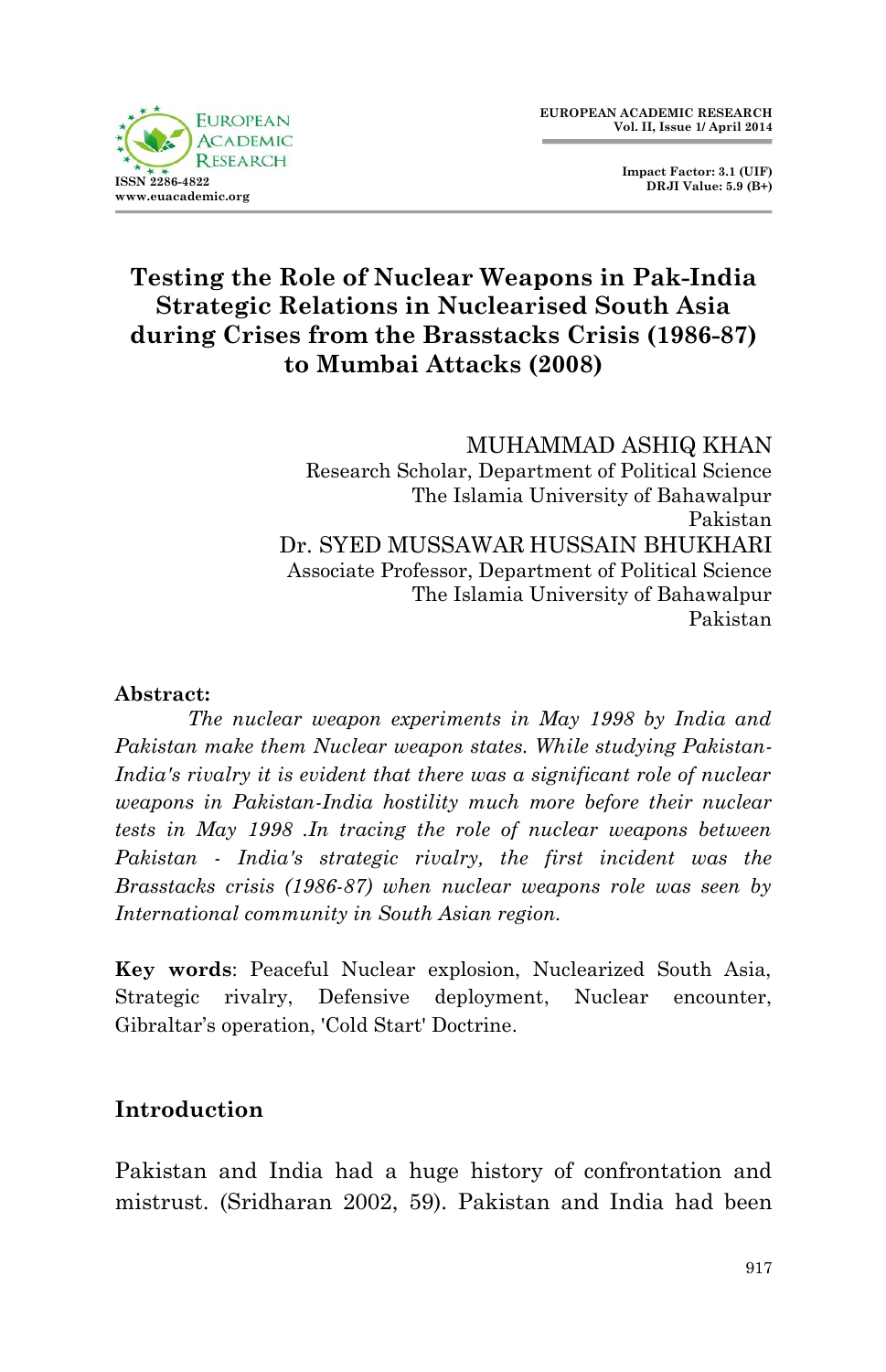engaged in conflict-oriented approach in their relations since their partition in 1947. Military approach dominated in Pakistan-India relations. India and Pakistan could never have had friendly relations instead they always remained involved in conflicts with each other, and it was unfortunate for both the countries (Kumar 2012, 6). Since the division of United India there remained misconceptions, wars, suspicions and disappointments. The two states could not develop mutual understanding and trust as there having many disputes which are still unresolved (Usman 2012, 1). Pakistan-India relations are dominated by distrust. The peace and stability in South Asia are facing a real threat because of the mistrust between Pak-India (Khalid 2012, 9).The relationships between Pakistan and India are always affected by enmity which is rooted in their historical legacy. Both the nations have major concerns of each other foreign and security policies (Kalim 2005, 61). From the very outset since their partition in 1947, Pakistan and India were busy in action and reaction processes. Mainly, it is the Kashmir issue which is the bone of contention between these two nuclear weapon States. In 1974, India went for an experiment called 'Peaceful Nuclear explosion'. In countering Indian threat Pakistan was also busy in acquiring nuclear weapon capability. As from the very outset any Indian threat is Pakistan's number one concern. About Pakistan's Foreign and defense policies Rais Rasul Baksh says that Pakistan has India oriented Foreign and defense policies (Bukhari 2011, 2).

Subsequently in May 1998 both countries openly did nuclear experiments in nuclearising the South Asian region. The experts' opinion about Stability/Instability is divided as some are advocating the view that it was due to nuclear weapons Pakistan and India never went for full scale war in nuclearized South Asia as nuclear weapons were deterring them. But unlike this opinion, some argue that due to the presence of nuclear weapons there is the strong possibility that in any crises Pakistan and India may go for nuclear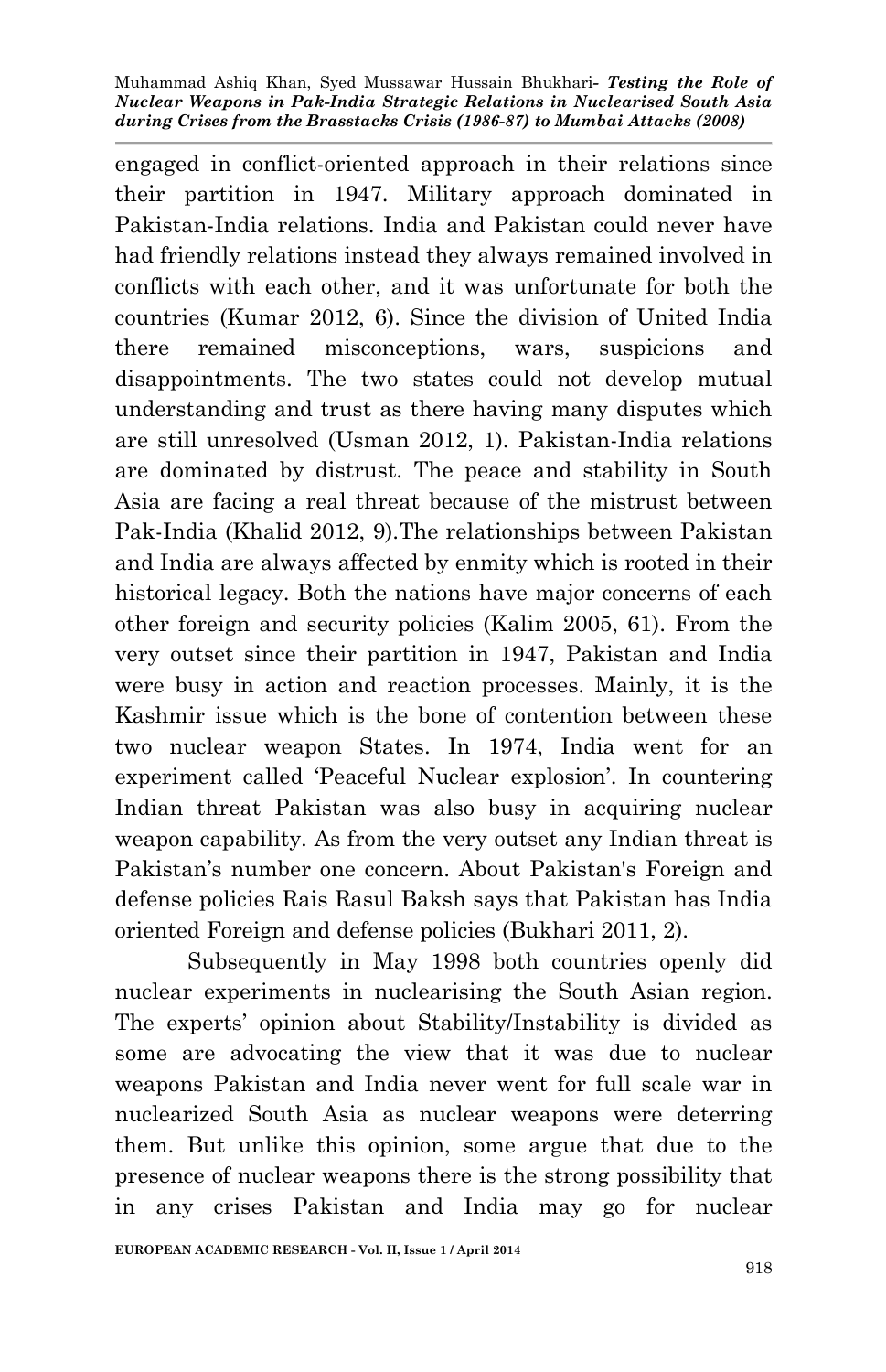confrontation taking into account the irresponsible past of both countries toward each other. Generally speaking for permanent tranquility and peace of region both the nuclear countries must eliminate the differences which take them to the brink of the war.

### **Literature Review**

In South Asia a new shift of security came when the nuclear program reached to its culmination point resulting in the 'peaceful nuclear explosion' in the Rajastan in 1974. Pakistan perceived the peaceful nuclear explosion an explosion not for peace but as a serious threat to the National Security and integrity of Pakistan. As the fact was that technically there was no difference between peaceful nuclear explosion and a weapon used for mass destruction that is Atom bomb. It is a fact that the Indian nuclear program was started much more before the 1974 experiment. The Pakistan nuclear program was started during Ayub Regime but the dismemberment of Pakistan in 1971 compelled then Prime Minister to fast its nuclear program. When Zulfiqar Ali Bhutto held the meeting of scientists in January 1972, very soon after the dismemberment of Pakistan, and knowing the importance of nuclear program in keeping in mind the hostility of India, Bhutto had his famous words "Pakistan would eat grasses if necessary in order to develop the nuclear bomb." (Amin 2010, 80).

The year 1998 has a significant importance for South-Asia in particular and for the World in general (Sridharan 2007, 9), when two hostile neighboring countries went for nuclear experiments openly in South Asia clearing all the doubts whether both countries had nuclear weapons capability in the past. (Javed 2010, 341-342) In May 1998 both Pakistan and India went for nuclear experiments in the same month. (Chakma 2005, 191). The nuclear experiments by two historically hostile countries were action-reaction processes.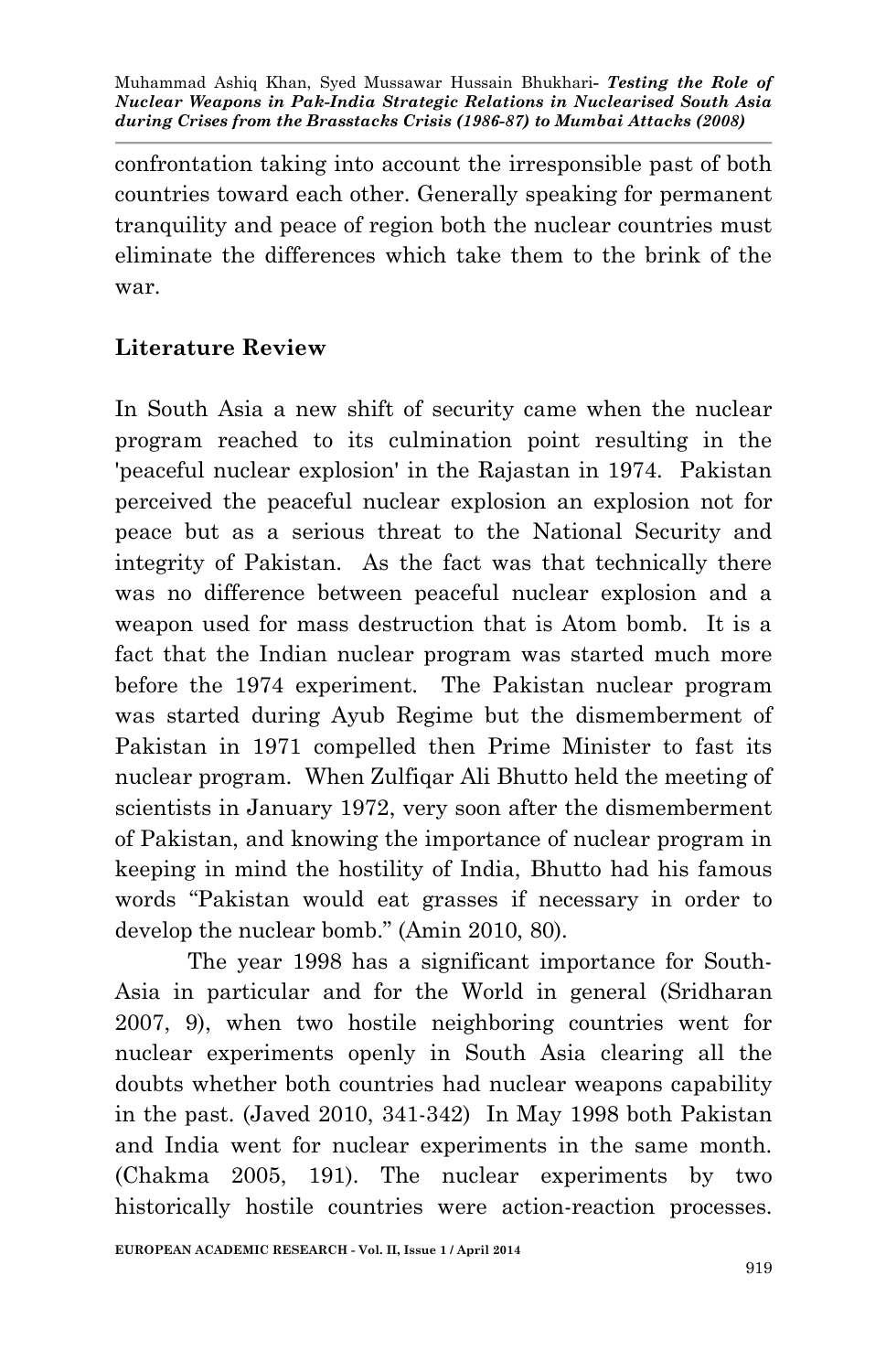(Dhanda 2009, 90) It was based on perception of historical rivalry between them. The nuclear experiments by two hostile neighbors proved that there came a new shift in security, that is a new security paradigm entered into the South Asia security environment (Khan & Shabir 2012, 421).

In tracing the role of nuclear weapons between Pakistan - India's strategic rivalry, the first incident was the Brasstacks crisis (1986-87) when nuclear weapons role was seen by International community in South Asian region. The Indian military exercise was perceived as a serious threat on Pakistani side perceiving the possibility that Indian military may try to divide Pakistan into South and Northern parts (Ghani 2012, 138). In May 1990 Pakistan and India again came close to the possibility of nuclear encounter. Reportedly Pakistan was also looking towards nuclear weapon capability option. (Cheema 2005, 6). It was also notable to check the role of nuclear weapons in Kargill episode. During the crisis of Kargill conflict, the role of nuclear weapons remained alarming. (Muhammad 2010, 56). The December 2001 attack on the Indian parliament was a shocking incident not only for India but also for Pakistan. The mentality of Indian government parliament attack was that the unsuccessful terrorist attacks on Indian parliament on December 13 were initiated by the elements of Lashkar e Tayyaba and Jaish e Muhammad which were based in Pakistan. This situation is alarming because Pakistan was giving financial aids for the last 20 years to the terrorists holding their activities in India. That time they tried to destroy the whole leadership of India with the help of their Pakistani masters. The question aroused was why Pakistan would try to do such a drastic thing and the only satisfactory answer lies in the defenseless two nation theory of Pakistan on which Pakistan was established. Pakistan had an awful history of democracy and it is hard for Pakistan to agree with the fact that India was a secular and self-confidant state and it has made its worth in the international community which is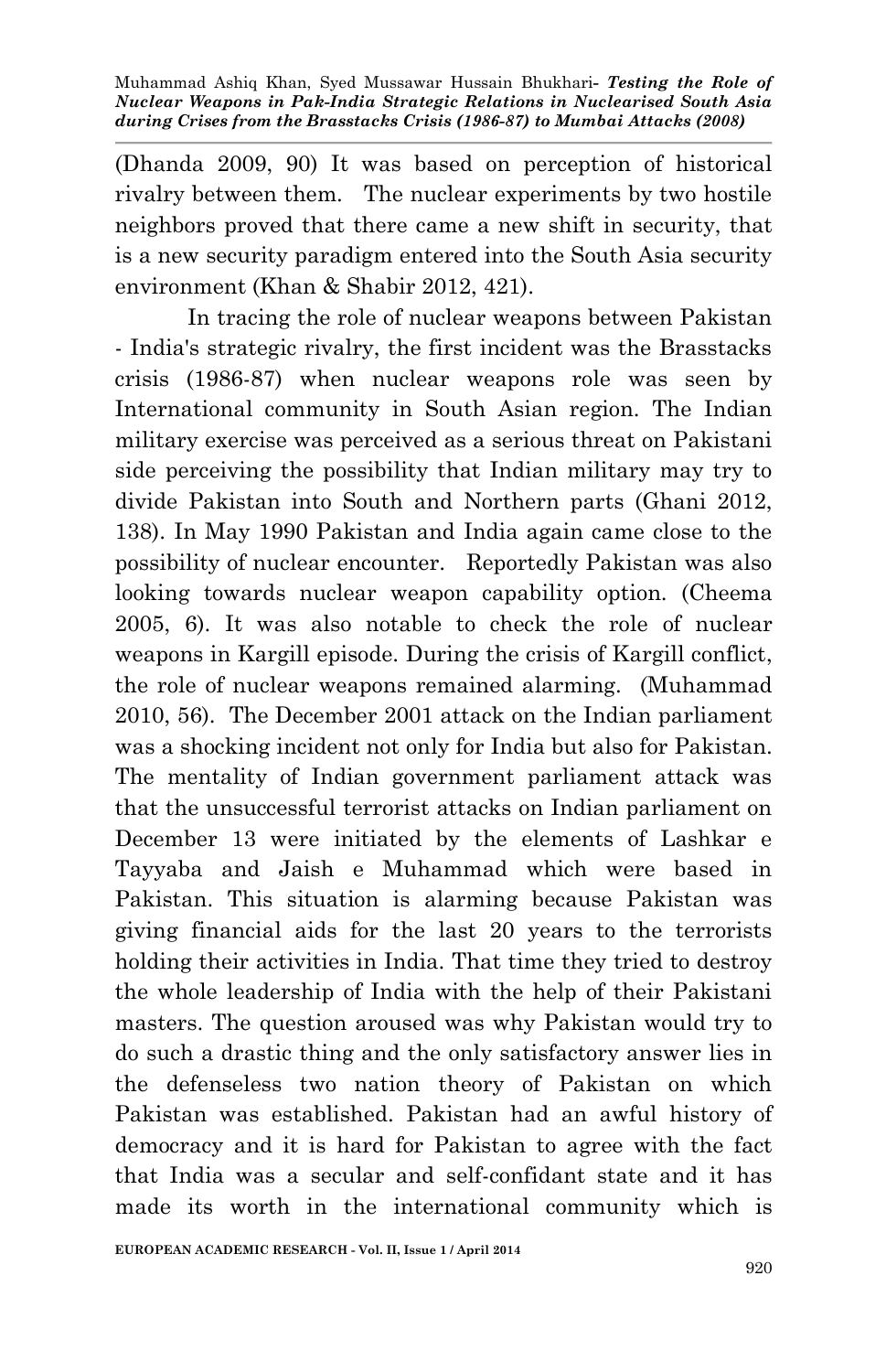unbearable for Pakistan. (Ministry of External Affairs Report 2002, 9).

The situation was further deteriorated between Pakistan and India when there was an attack in Indian Army camp in May 2002 in Kashmir. It is notable that these crises were in post 9/11 era. The Indian government fully utilizes its capabilities to show that Pakistan was the cause of state sponsor terrorism and thus getting sympathy of the International community while isolating Pakistan in International community. The adventures of terrorists, whatever their aims, were basically bringing the two neighbors of South Asia to the brink of the war. In response to the crises, the Pakistani government responded in appropriate and more responsible way. General Pervez Mushraf response was twofold because he said that India must provide evidence if Pakistan was directly engaged in those terrorists' attacks. He refused the direct involvement of Pakistan in those attacks. He further made it clear that if India tried to do any aggressive activity, she would have to face retaliation from Pakistan (Jones 2002, 301). After the 2001-2002 military standoff there came another incident when non-state actors were busy in attacks in Mumbai in November 2008. (Umbarin & Marium 2013, 29).

After the Mumbai attacks Indian prime minister indirectly warned Islamabad that India respect all her neighbours but if their territory was used for any terrorism, it would never be tolerated by India. He further warned that they would have to pay the price if they did not take any serious actions against all those terrorists (Jaspal 2008, 9).

## **Phase I (India-Pakistan Strategic Relations in Pre 9/11 Era)**

The nuclear weapon experiments in May 1998 by India and Pakistan make them Nuclear weapon states. While studying Pakistan- India's rivalry it is evident that there was a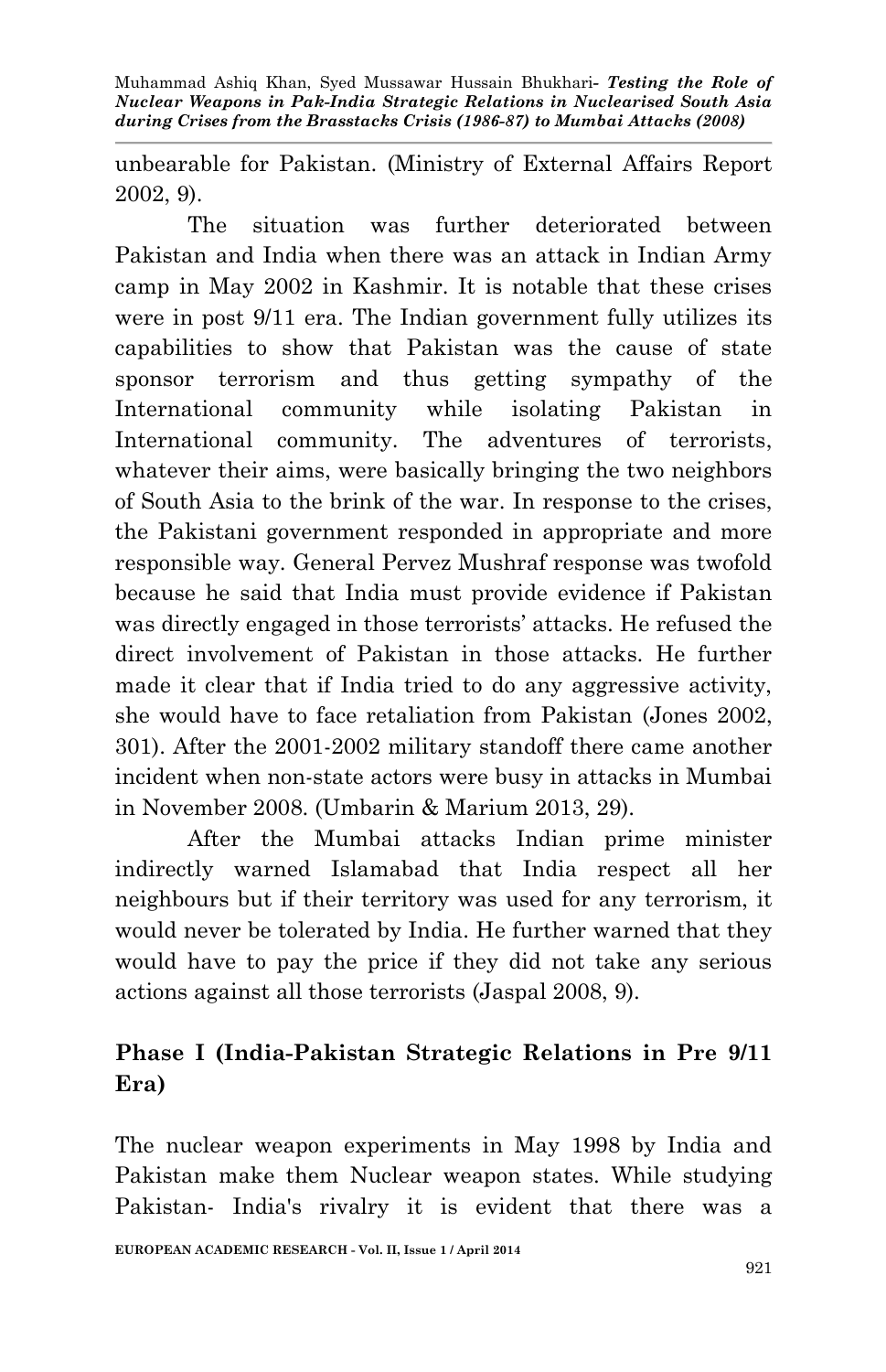significant role of nuclear weapons in Pakistan-India hostility much more before their nuclear tests in May 1998. In tracing the role of nuclear weapons between Pakistan - India's strategic rivalry, the first incident was the Brasstacks crisis (1986-87) when nuclear weapons' role was seen by International community in South Asian region.

### **The Brasstacks Crisis (1986-87)**

Brasstacks was an Indian military adventure near Sind province of Pakistani border having approximately 250,00 troops with mobile RAPID division. The Indian military exercise was perceived as a serious threat on Pakistani side perceiving the possibility that Indian military may try to divide Pakistan into South and Northern parts. In response to such serious adventure by Indian military Pakistani government responded in the same course in January 1987 while sending military to the borders in countering the Indian threat. The Indian side did defensive deployment in Punjab in January 23, which escalated the crises between Pakistan and India (Ghani 2012, 138).

While tracing the logic for which the Brasstacks adventure was initiated, Pervez Iqbal Cheema describes that the experts of Pakistan observed that probably India was trying to alleviate tension in her East Punjab province by waging war against Pakistan. The think tanks of India believed that the so called interference of Pakistan in her East Punjab must be crushed by indulging Pakistan into war in its local trouble place in Sind. It has been currently exposed that India intentionally endeavored to wage war against Pakistan to destabilize its national integrity and threaten its self confidence. Those threats were eased by Pakistan by deploying its armed forces and threatening India of its nuclear weapon capability (Cheema 2005, 4).

The Pakistani government mixed both aspects that are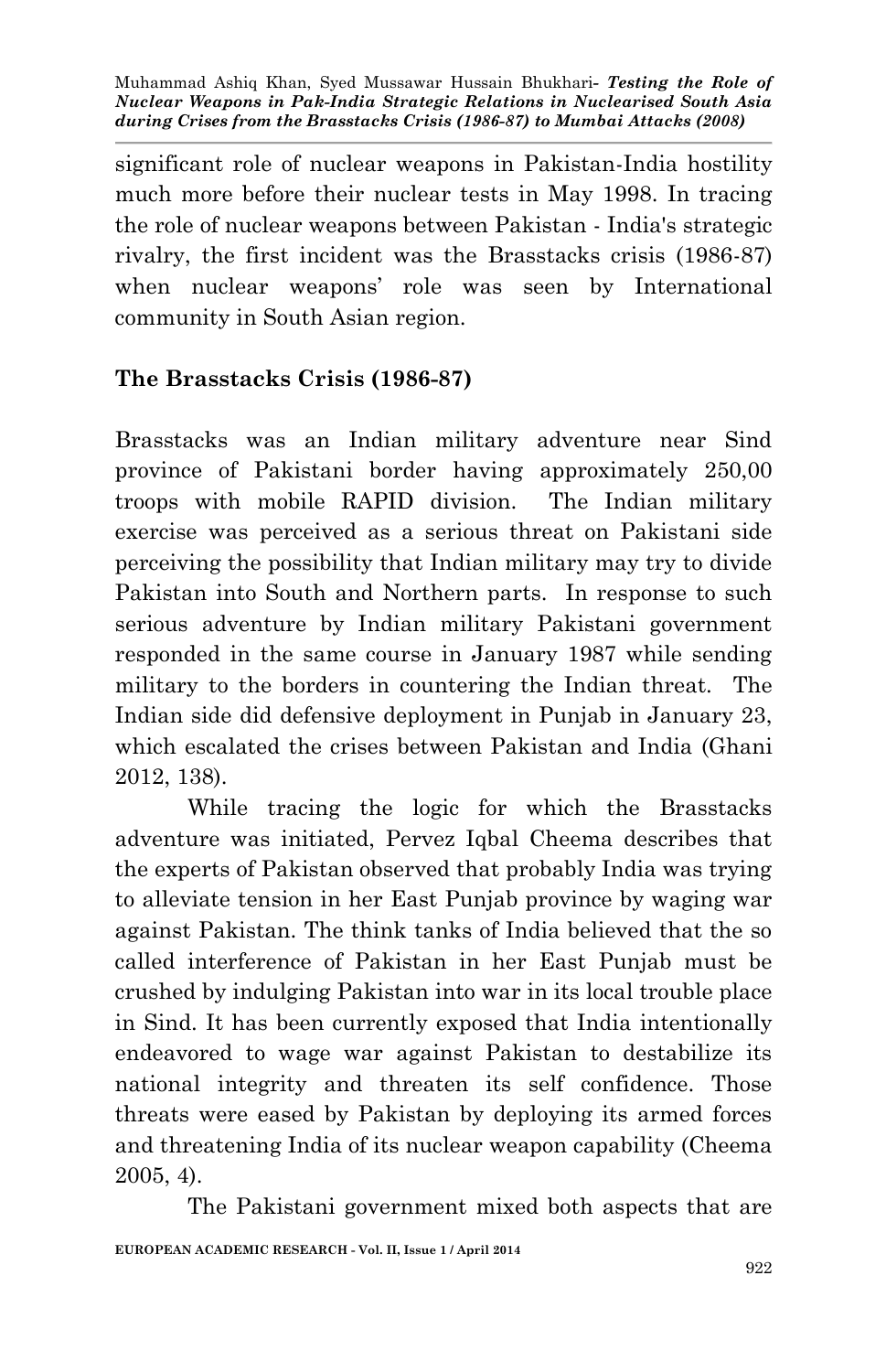both conventional forces capability and nuclear Weapon capability to answer the Indian threat.

In January 28, 1987 while giving interview to Kuldip Nayyar, Dr. Abdul Qadeer Khan's words worked for Brasstacks crisis that Pakistan must not be taken for granted by anyone. Pakistan made it clear to all and sundry that Pakistan may use its nuclear power if any threat is imposed to its integrity (Ghani 2012, 138-139).

The statements by the Pakistani side well affected the crisis. The crises ended without taking India and Pakistan to the full scale war.

### **1990 Crises between Pakistan and India**

In May 1990 Pakistan and India again came close to the possibility of nuclear encounter. The Kashmir issue was once again taking the two countries to the brink of the war. India was advocating that Pakistan was responsible for arming and training the local Kashmir rebels struggling for their independence. The Indian side deployed its forces on the border and then the Indian Prime Minister threatened that it was the dream for Pakistan to get away with Kashmir without fighting a war (Ghani 2012, 139).

In countering the Indian threat, the Pakistani army was also sent to border. Reportedly Pakistan was also looking towards nuclear weapon capability option. In *Sunday Times* the report of Adames described that it was picturised by the spy satellite of the USA that a large number of armed groups left the most confidential nuclear weapon complex of Kahuta and headed for military airfields (Cheema 2005, 6).

The nuclear weapon's role was again significant in the 1990 crises between Pakistan and India. As former defense official of India Subrahmanyam described, after Gibralters' operation of Pakistan in 1965 the war of 65 was fought. A similar action was not followed by India in 1990 (Cheema 2005,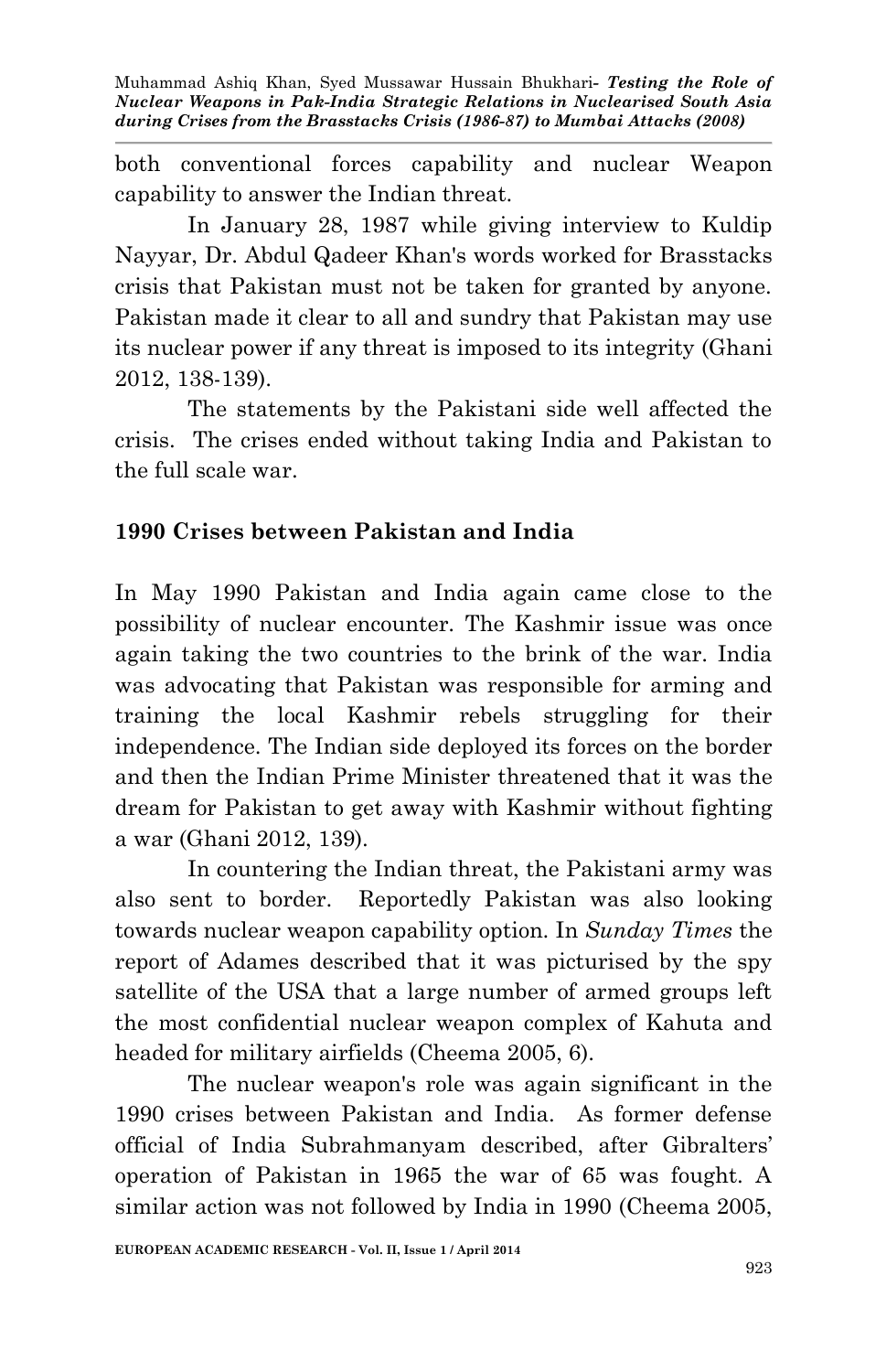8).

General Sundarji, former Army Chief of India, also described the same feelings that due to nuclear deterrence, the set of choices of Indian responses to Pakistani aggravation in Indian held Kashmir no longer includes initiating a bold odious push across the Punjab border (Cheema 2005, 8).

Generally speaking the nuclear weapon capability had a significant role during 1990 crises. At length, the crises of 1990 came to an end without taking the two countries to the brink of war.

## **Kargill War between Pakistan and India**

In May 1998, there came a new shift of security in South Asia. When India went for nuclear experiment, Pakistan, which always perceived India as number one enemy, also retaliated in the same fashion. Kargill war was fought between Pakistan and India under nuclear umbrella.

The Kargill war started between Pakistan and India when militants crossed the line of control in going on the other side of LOC. The Pakistani side cleared that Pakistani army was not with Mujahidin by saying that they were Kashmiris struggling for their independence but, on the contrary, the International community was not accepting Pakistani stance and was pressuring Pakistan to withdraw the fighters (Mian & Ramana 2003, 3).

The crises were severe ones, as Rawana and Zia mainly pointed that after the war and creation of Bangladesh in 1971, India used air force to initiate attacks against Pakistan. Pakistan, getting the sensitivity of the issue, put its air force on high alert and tested its air raid flights in capital city, Islamabad (Mian & Ramana 2003, 3).

When Indian forces had a strong position in the battle field and International pressure was troubling Pakistan diplomatically, the then prime minister of Pakistan, Mian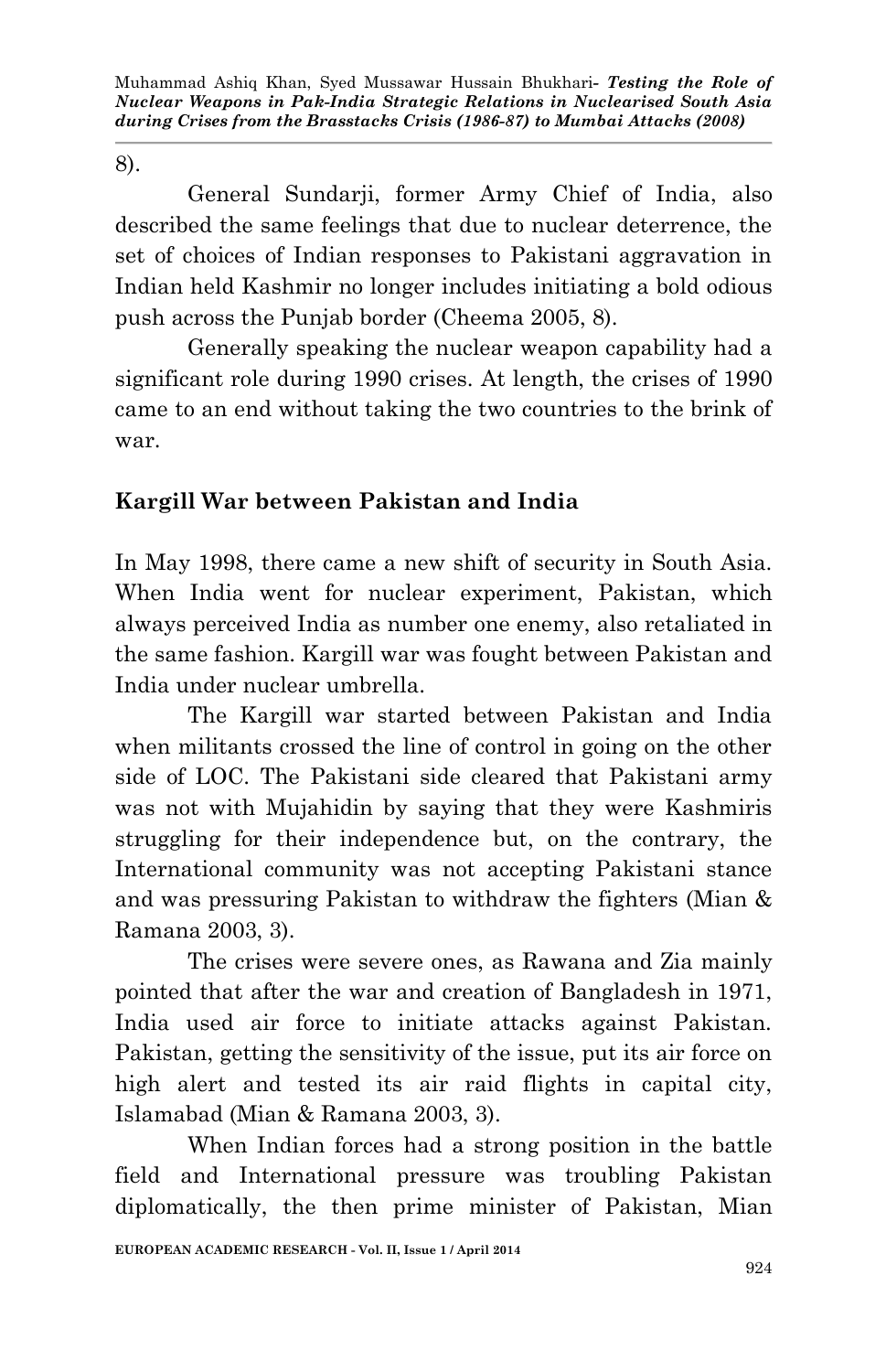Muhammad Nawaz Sharif, went to USA where the president of America, Bill Clinton, told Nawaz Sharif that Pakistan should withdraw its forces or must be ready to total war with India. In addition Bill Clinton while having intelligence information also told Nawaz Sharif that the military of Pakistan was mobilizing their nuclear tipped missiles (Mian & Ramana 2003, 3).

In response to the American pressure, Nawaz Sharif ordered the Pakistani army to withdraw from fighting. During the crisis of Kargill conflict the role of nuclear weapons remained alarming. According to the British foreign minister Peter both the countries were on the brink of nuclear exchange in the time of severe crises (Muhammad 2010, 56). Discussing the possibility of nuclear escalation during Kargill crises, Shafiq-ur-Rehman described that during Kargill war both the countries threatened each other of nuclear explosion for 13 times in 35 days (Muhammad 2010, 56).

In addition, while discussing the nature of Kargill conflict, Shafiq-ur-Rehman says that it happened in almost 30 years that two of the nuclear rival states were engaged in military conflict. In 1960s and 1970s, China and USSR did not involve in air strikes and they did not have such rising potential at that time. India estimated 1300 lives and Pakistan 1700 lives in the conflict of Kargill (Muhammad 2010, 56).

Both India and Pakistan learned different lessons from the Kargill war. According to Pakistan it was nuclear weapon which was stopping India in showing a massive military attack. But on the other hand in nuclearised South Asia, India would be looking towards 'limited war option' in future without allowing a full scale nuclear war (Mian & Ramana 2003, 4).

In comparing the strategic position of India and Pakistan, Pakistan is compelled to see towards nuclear options in any crises with India. The actual outcome which Kargill war showed is that any future conflict between the two hostile countries may result in nuclear escalation.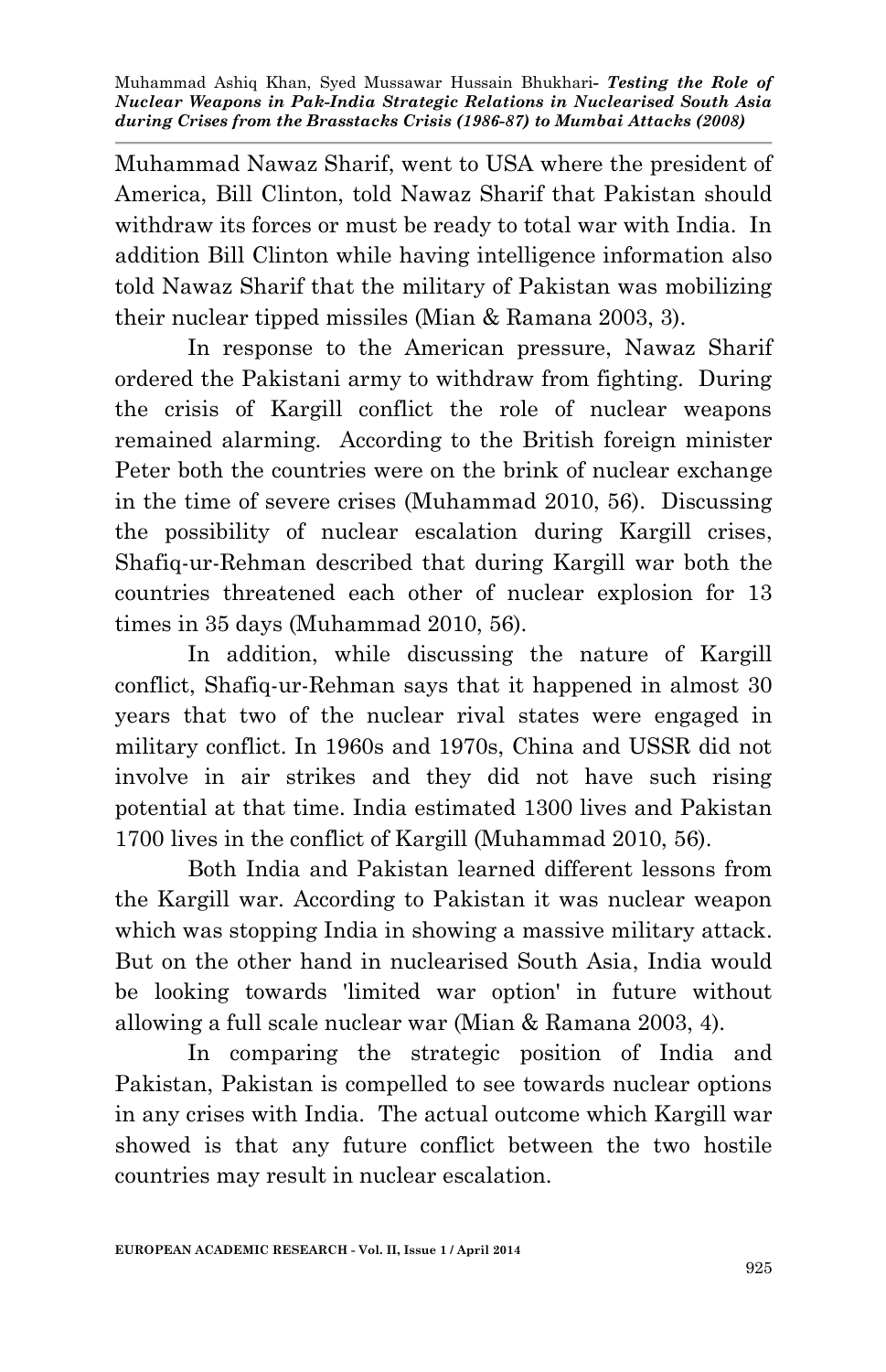# **Phase II (Post 9/11 developments and Pak-India's Strategic Relations)**

There came a new development in South Asian security environment when there were severe attacks on the twin towers of United States. The American Government was claiming that Al-Qaeda was behind the attacks, as there was a strong link between Al-Qaeda and Talibans. So, in waging war against militants in Afghanistan, the American Government needed Pakistani support. The Pakistani government which had strong links with the Talibans was in severe dilemma as India was already promising America for their support on 'war on Terror'. So, Pakistan made a right decision in this regard. It was seen that in Post 9/11 developments between Pakistan and India, the Indian side was busy in showing Pakistan's bad image by associating Pakistan with Terrorism Sponsoring entities, without acknowledging the fact that Pakistan is also a victim of Terrorism.

# **Military Standoff in 2001-2002 between Pakistan and India**

In December, 2001 the attack on the Indian parliament disturbed Pak-India relations. The Indian government clearly stated that Pakistani based Islamic organization Laskar-e-Taiba was responsible for attacking the Indian parliament. In addition, the Indian government also demanded that militant organizations, Lasker-e-Taiba and Jaesh-Muhammad, should immediately be banned by Pakistan, otherwise Pakistan would face the music. The Indian side, soon after the attack, cut off communication with Pakistan by recalling their Ambassador back to India. The troops were sent to the border. According to Fernandesthe, the Indian army was raring to leave (Mian & Ramana 2003, 5).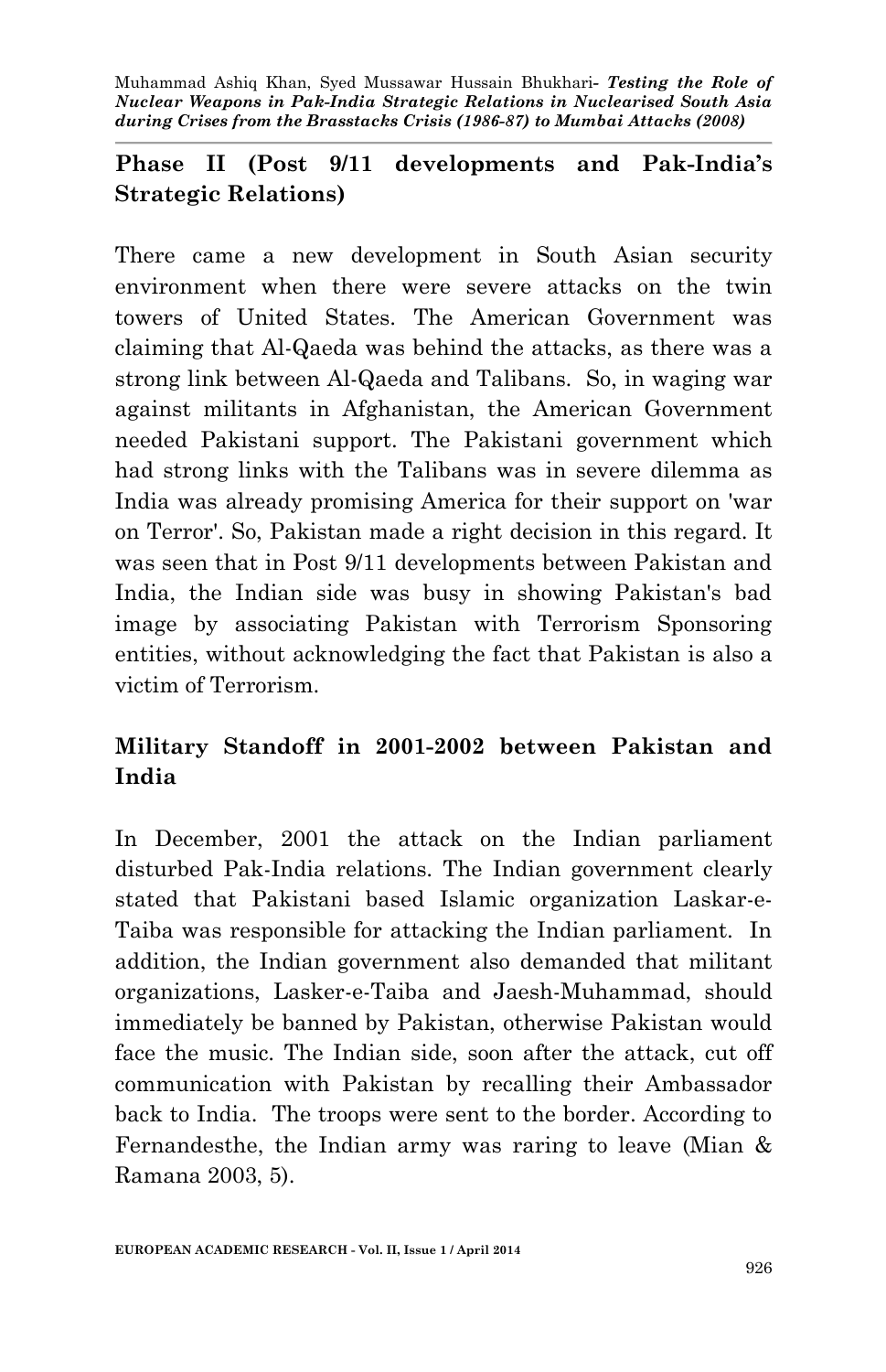In 2002 in the month of May there were two attacks in Kashmir in a short time of two weeks. The Indian government once again stated that terrorists came from the Pakistan. In supporting their claim, India was saying that there was a Pakistani made chocolate bar in the pocket of one terrorist (Mian & Ramana 2003, 5).

The serious acts by terrorists made the possibility of nuclear escalation. In an address to the nation in March 2002, the president of Pakistan stated that Pakistan has got a strong military possession by the grace of Allah Almighty and Pakistani military is ready to crush any threat and aggression against it. Pakistan would teach an unforgettable lesson to all those who try to challenge the security and integrity of Pakistan (Cheema 2005, 12-13).

The statement of General Pervez Musharaf had significant importance as 'crushing reply' was possible by using nuclear option. During the crises of 2001-2002 there was a strong test of nuclear weapons role. Shafiq-ur-Rehman well described the situation that Pakistan and India came very close to a drastic conflict in January and May-June 2002. Pakistan was pressurized by India for a small traditional strike on terrorist training camps across LOC. Pakistan warned India that even a small conventional attack would lead to fuel the fires on all the confrontations with a nuclear potential. (Muhammad 2010, 57-58).

At length the danger of nuclear escalation was averted as International community intervened. In particular, the US role was prominent in averting nuclear escalation in South Asia. (Muhammad 2010, 58).

Learning lessons from military standoff of 2001-2002, the Indian side came up with new strategy that is the 'cold start strategy'. According to Pervez Iqbal Cheema, the cold start strategy may be understood on the basis that the neighbours with nuclear powers and bilateral interventions do not permit the gathering of troops and military adventures. Navy and IAF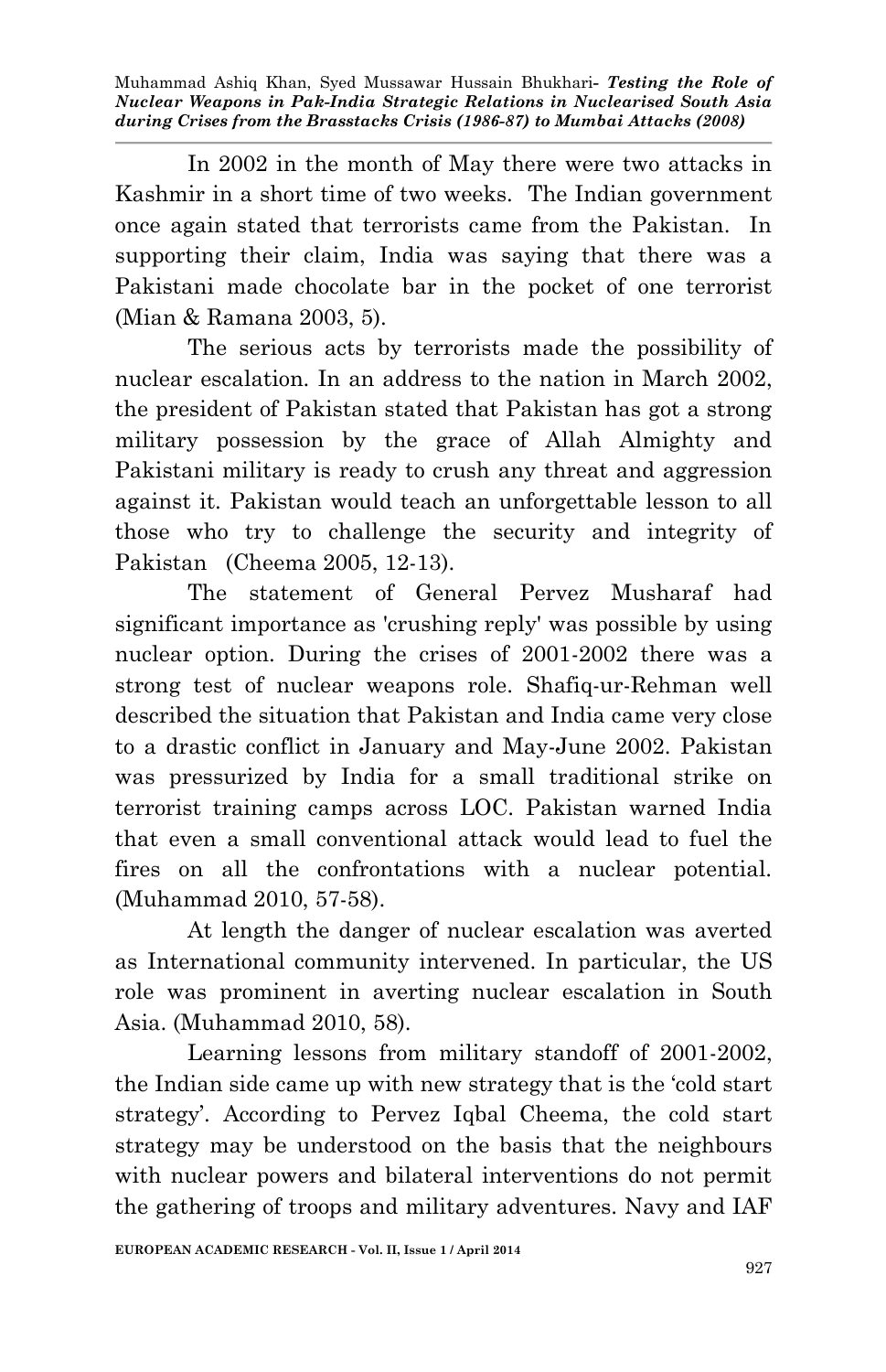may strike hard against the enemy but it would not be enough confrontation to provoke nuclear war (Cheema 2005, 13).

Indian 'Cold Start' Doctrine in the strategic environment of South Asia where Pakistan is much weaker than India in conventional force capability is a challenging task, as a limited war may be unlimited in nuclearised South Asia.

#### **Mumbai attack and Pakistan-India Relations**

Pak -India relations were once again in trouble when militants from LeT by hijacking Indian trawler in Indian waters entered into Mumbai in November 2008. The terrorist's targets were Nariman House, Chatrapati Shivaji Terminus, TajMahal Hotel, Trident-Oberoi hotel and Leopold café. Nine terrorists were killed and one came under police custody (Black 2011, 50).

India government made Pakistan responsible for the Mumbai attack. The Indian mentality about Mumbai attack was that the government hardly takes responsibility of the country affairs when it is weak. The behaviour of Pakistan is an example which it had showed on different occasions. Some of the terrorist organizations in Pakistan are sending the terrorists in India to aggravate the situation. The terrorists are being sent to India via Nepal and Bangladesh, the route of LOC is also a way for Pakistan to send terrorists in India. They claimed that Pakistan is also using sea route to infiltrate terrorists in India. India claimed that a few activities have been done by sea but they also mentioned that India could not catch the 10 terrorists who were sent to India from Karachi on November 26. It is clear from the investigations that the Mumbai Attacks were carried out by Lashkar-e-Tayyab. It was made sure by India that the investigations are authentic because the investigations were carried out by all those countries whose citizens were killed in Mumbai attacks. India claimed that there was no doubt that the terrorists were having direct support of some Pakistani agencies (Scott 2011, 64).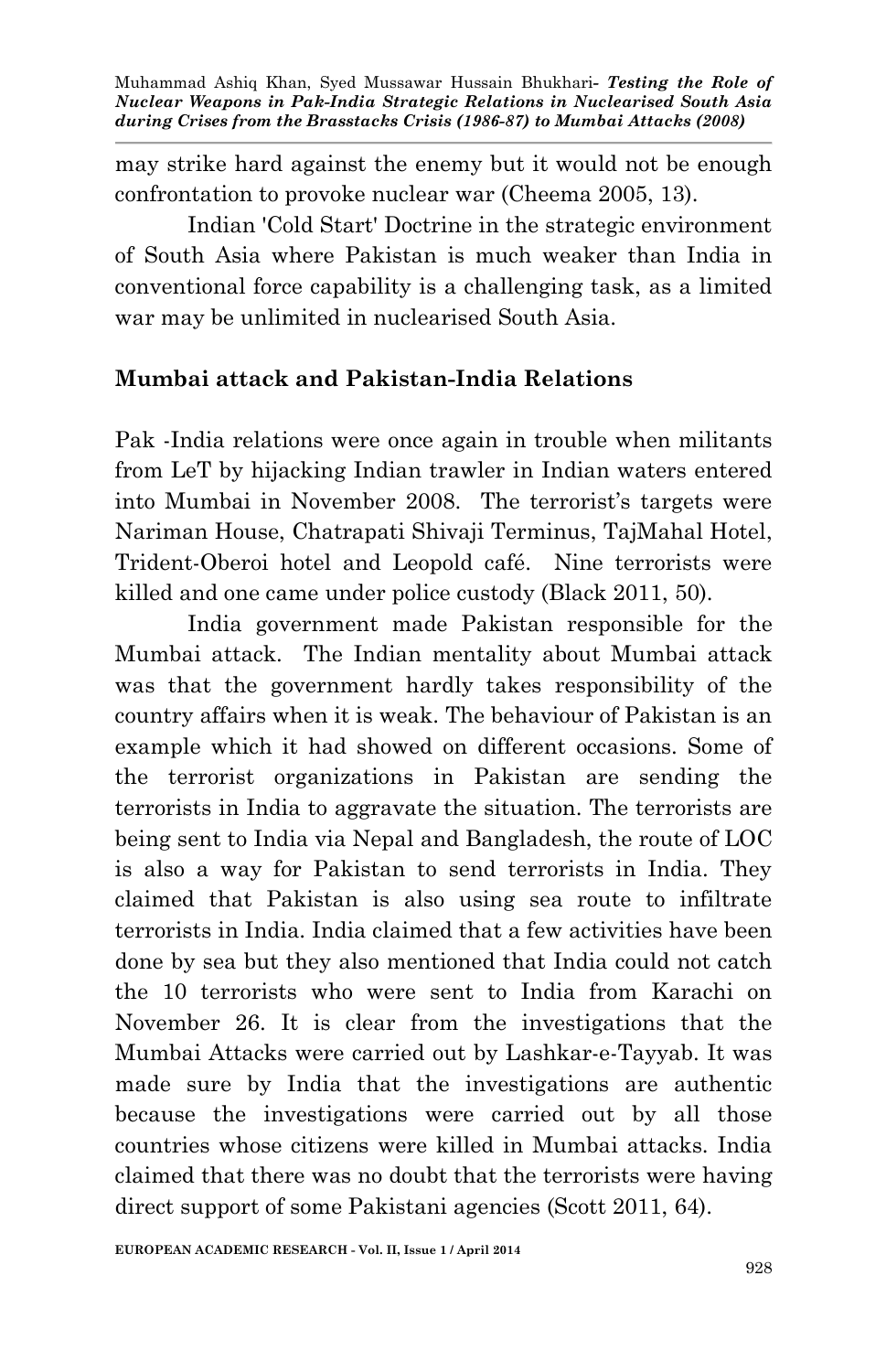During the crises, a person claiming to be Parnab Mukharje threatened President of Pakistan Asif Ali Zardari by a phone call on 18th of November. But few days later Pranab denied such a threat in a press conference (Black 2011, 50).

Indian stance was clear that Pakistan was responsible for the attacks. The president of Pakistan, Asif Ali Zardari, replied in an appropriate fashion to such Indian claim by saying words to Manmohan Singh that he was stunned with that activity and expressed that the non-state actors must not get enough strength to impose upon government their own stance (Black 2011, 50).

The terrorist's attacks on Mumbai deteriorated Pak-India relations. Indian government thought limited war including air strikes on the Lashkar-e-Taiba (LeT) centers in Pakistan (Ghani 2012, 144).

On December 19, 2008 Pranab Mukherjee threatened Pakistan by saying that Pakistan is forcing them to consider all the options by completely neglecting their stance. (Abdullah 2012, 10).

Pakistani information minister Sherry Rehman on 14th of December was claiming that the Pakistani air space has been violated by Indian air force fighters' jets one day earlier (Black 2011, 52).

There were two significant incidents on December 22. Firstly, Pakistani air force was doing exercises over Kashmir, Rawalpindi, Islamabad and Lahore. Secondly in the same day the Indian minister for external affairs Mukherjee, while talking to an Indian diplomat group, stated that any possible response to the attack has not been ignored by India attack (Black 2011, 52-53).

When there were Pakistani air force exercises, General Ashfaq Pervez Kayani, the Army chief of Pakistan, told Admiral Mullen that Pakistan is in complete favour of having friendly relations with India and Pakistan wants peace in the region. But any sort of aggression from India will be given an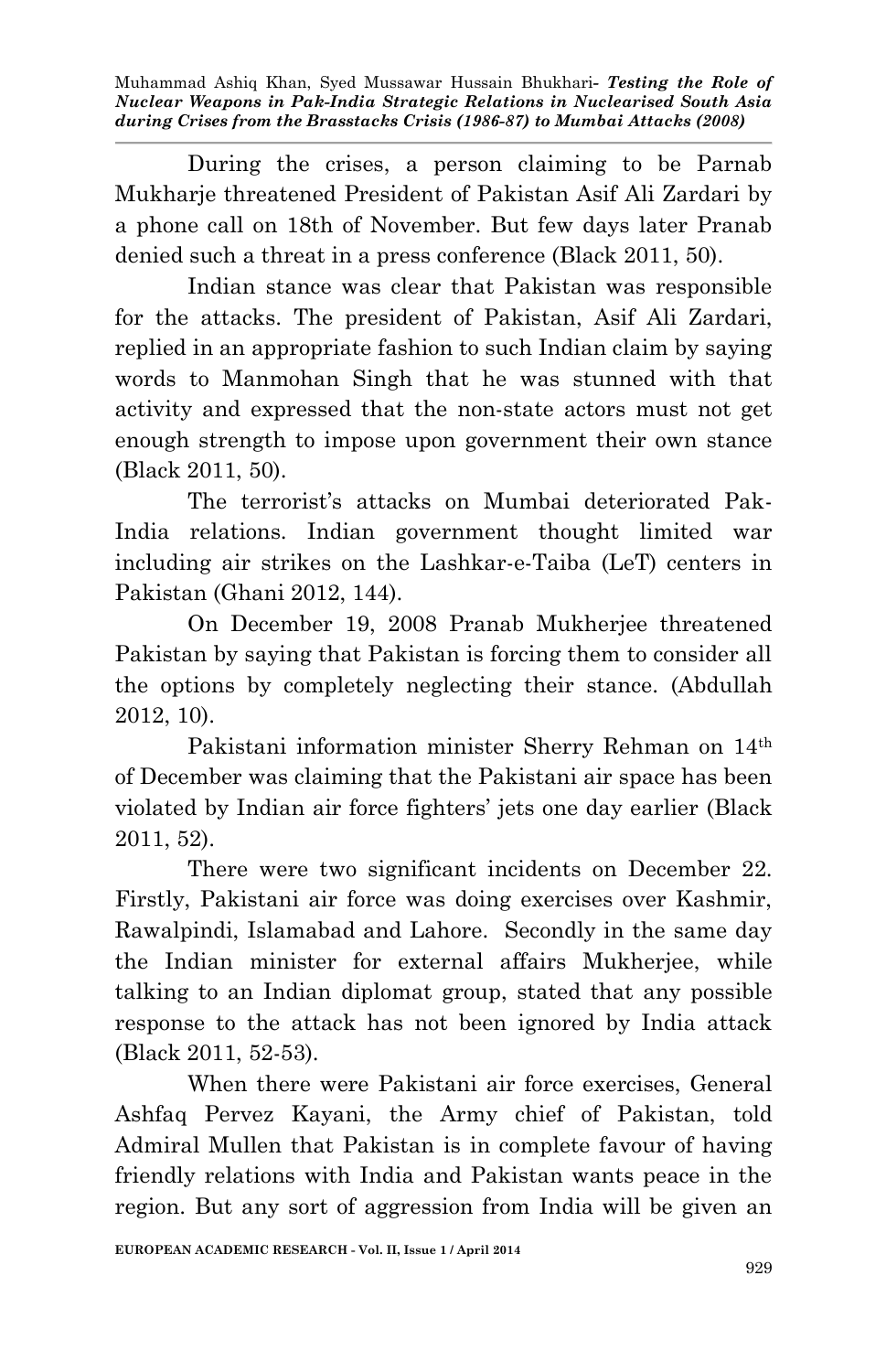equal response (Black 2011, 53).

Air Marshal P.K. Barbora, the head of western air command of India, on December 24, while talking to local press, stated that 5000 targets in Pakistan for aircrafts had been allocated by India (Black 2011, 53).

Pakistani side in late December sent infantry unit to eastern side of the border. The *New York Times* reported that the Pakistan force was made red alert (Black 2011, 53).

However, learning the lesson from 2001-2002 military standoff Indian Side was clear that under Nuclear umbrella full scale war was not feasible (Ghani 2012, 144).

The role of nuclear weapons was significant during Mumbai crises. According to Roy Chaudhury, the former Indian army chief of staff that India restrained herself to impose a military attack on Pakistan due to the nuclear weapons which Pakistan possesses. It was due to the nuclear weapons' possession of Pakistan that India did not retaliate after the attacks on parliament in 2001 (Ghani 2012, 144).

### **Conclusion**

While examining Pak-India crises from Brasstacks to Mumbai it is evident that there was a strong role of nuclear weapons during crises. Apparently it stopped Pakistan-India in going to the war, but while knowing the bad historical observations between Pakistan-India relations, any limited conflict may be unlimited and uncontrollable in nuclearized South Asia.

# **BIBLIOGRAPHY**

- Abdullah, S. 2012. "Cold Start in Strategic Calculus." *IPRI* 1- 27.
- Amin, M. 2010. *Pakistan's Foreign Policy: a Reappraisal.* Karachi: Oxford University Pres.

**EUROPEAN ACADEMIC RESEARCH - Vol. II, Issue 1 / April 2014**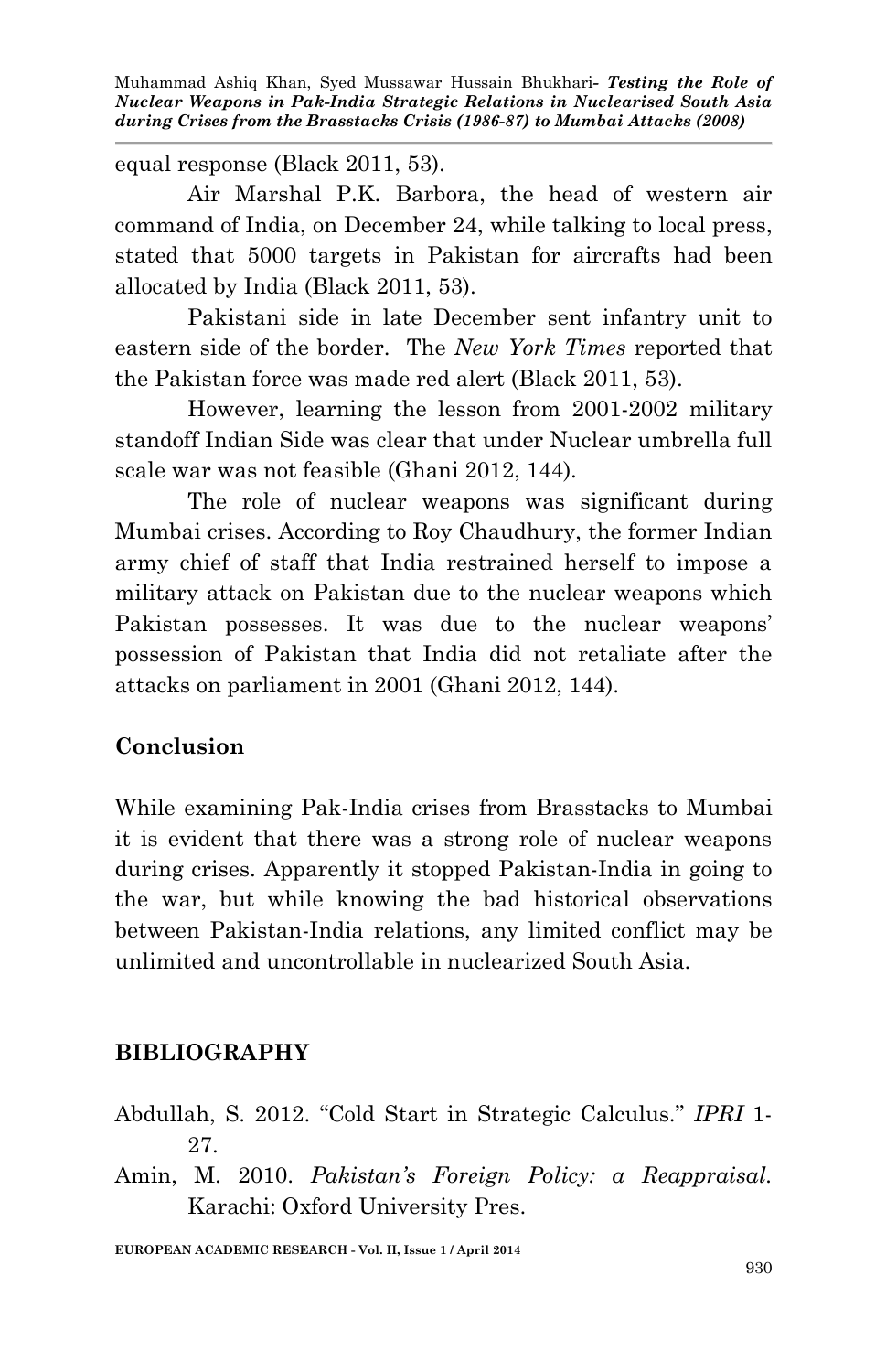- Bhukhari, S. 2011. "India-United States Strategic Partnership: Implications for Pakistan." *Berkeley Journal of Social Sciences* 1-28.
- Black, S. 2011. South Asian Crises from Brasstacks to Mumbai. *Stimson centre* 29-55.
- Chakma, B. 2005. "Toward Pokhran II: Explaining India's Nuclearisation Process." *Modern Asian Studies* 39(1): 189-236.
- Cheema, Z. 2005. www.sassu.org.uk/pdfs/Cheema.pdf. Retrieved March Friday, 2012, from www.sassu.org.uk/pdfs/Cheema.pdf.
- Dhanda, S. 2009. "Nuclear Deterrence in South Asia: An assessment of Second Strike Capability." *World Affairs*  90-110.
- Ghani, U. 2012. "Nuclear Weapons in India-Pakistan Crises." *IPRI* 137-145.
- Jaspal, Z. 2008. www.issi.org.pk/publicationfiles/1299649036\_25635225.pdf. Retrieved March Friday, 2012, from www.issi.org.pk/publicationfiles/1299649036\_25635225.pdf.
- Javed, U. 2010. "Confidence building measures in nuclear South Asia: limitations and prospects." *South Asian Studies* 341-359.
- Jones, W. 2002. www.apcss.org/.../religousradicalism/.... Retrieved October Sunday, 2012, from www.apcss.org/.../religousradicalism/....
- Kalim. 2005. www.globethics.net/web/ge/.../overallsearch?...Indo--Pak-Rapprocheme.... Retrieved May Friday, 2013, from www.globethics.net/web/ge/.../overallsearch?...Indo--Pak-Rapprocheme.
- Khalid, M. 2012. *Pakistan-India Relations: A Pakistani Narative.* Lahore: pildat.
- Khan, M.R. and Shabir, G. 2012. "Nuclearisation of South Asia: A discourse analysis of The Hindustan times and Dawn." *South Asian Studies* 421-438.